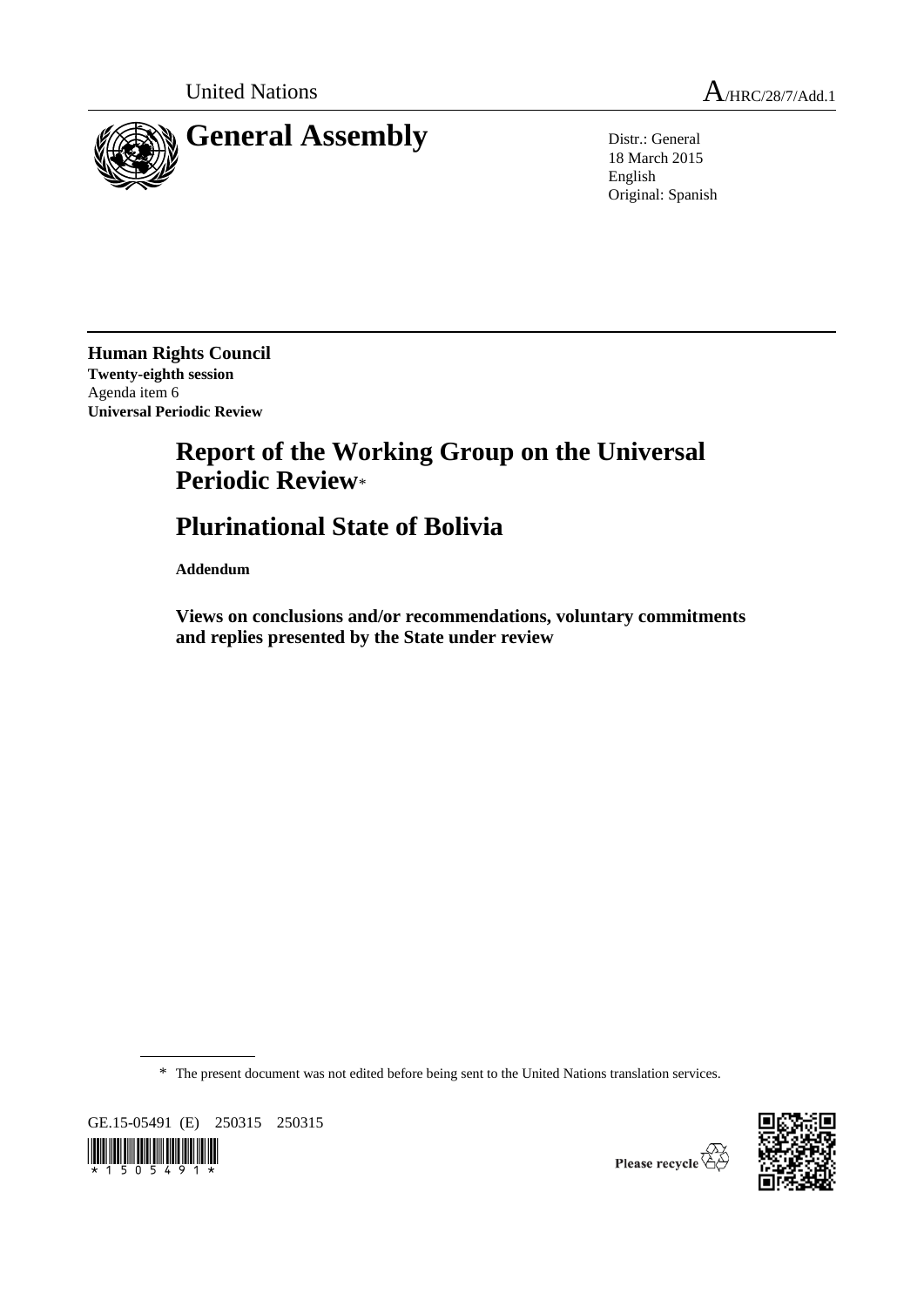1. In accordance with Human Rights Council resolution 5/1 and President's statement 9/2, the Plurinational State of Bolivia describes below the progress made towards the realization of human rights from October 2014 to the present.

2. The general elections held on 12 October 2014, in which President Evo Morales was re-elected with more than 61 per cent of the votes, consolidated the democratic and cultural revolution which seeks to realize the objective of "Living Well" for the Bolivian population as a whole.

3. One of the most important changes in historical terms has been the increased number of women who are members of the newly formed Plurinational Legislative Assembly. Since 2014, 49 per cent of the members of the Legislative Assembly have been women. The percentage of women members stands at 44 per cent in the Senate and 51 per cent in the Chamber of Deputies. According to data from the Women in Politics Map 2014 drawn up by the Inter-Parliamentary Union (IPU) and the United Nations Entity for Gender Equality and the Empowerment of Women (UN-Women), the Plurinational State of Bolivia ranks as the second country in the world for the participation of women, after Rwanda.

4. Conditional cash transfers have been provided to vulnerable groups since 2006; they include the Juancito Pinto grant for primary and secondary students, the Juana Azurduy grant for mothers and children under the age of 2, and the Renta Dignidad (dignity pension) for persons over the age of 60. Some 4,583,422 Bolivian citizens, more than 40 per cent of the total population have benefited from these grants since December 2014. In 2014, the coverage of the Juancito Pinto grant was extended to include 6th grade secondary students and an additional 13th monthly payment was added to the Renta Dignidad.

5. The Government introduced the Bachiller Destacado – Excelencia en el Bachillerato (Outstanding student – Excellence at school) incentive bonus in 2014; this is an annual grant of Bs 1,000 for students in the 6th grade of secondary school (the last school year) in every school in the country. Laptops are also progressively being given to all students in the country.

6. The economic growth of recent years has resulted in an improvement in the population's income level. The Government has simultaneously introduced price control measures for certain products and services so as to halt the rising cost of living and has also granted conditional cash transfers to vulnerable groups. These factors have helped to increase the purchasing power of households, with a consequent reduction of poverty.

7. Progress continues to be made as regards the right to housing: decrees have been approved under the 2014 Financial Services Act that provide housing guarantee funds for both low-income families and the productive sector. As from April 2015, these funds will enable persons to take out loans for home purchases or to establish productive companies without the need for an initial deposit.

8. Public security is another area where tangible progress can be noted. This is a result of the structural changes made to the Bolivian police force, namely improvements in the quality of training, working conditions and access to appropriate technology. Since February, the Ministry of the Interior has also increased by more than 5,200 the number of new police officers performing law and order duties on the streets of the country's nine departments.

9. Regarding the implementation of the Comprehensive Act on guaranteeing a life free of violence for women that punishes femicide by 30 years' imprisonment, there is an ongoing national campaign to eradicate all forms of violence against women. Rapid response units have been established within the national police force to investigate any allegations of acts of violence against women. A hotline has also been introduced to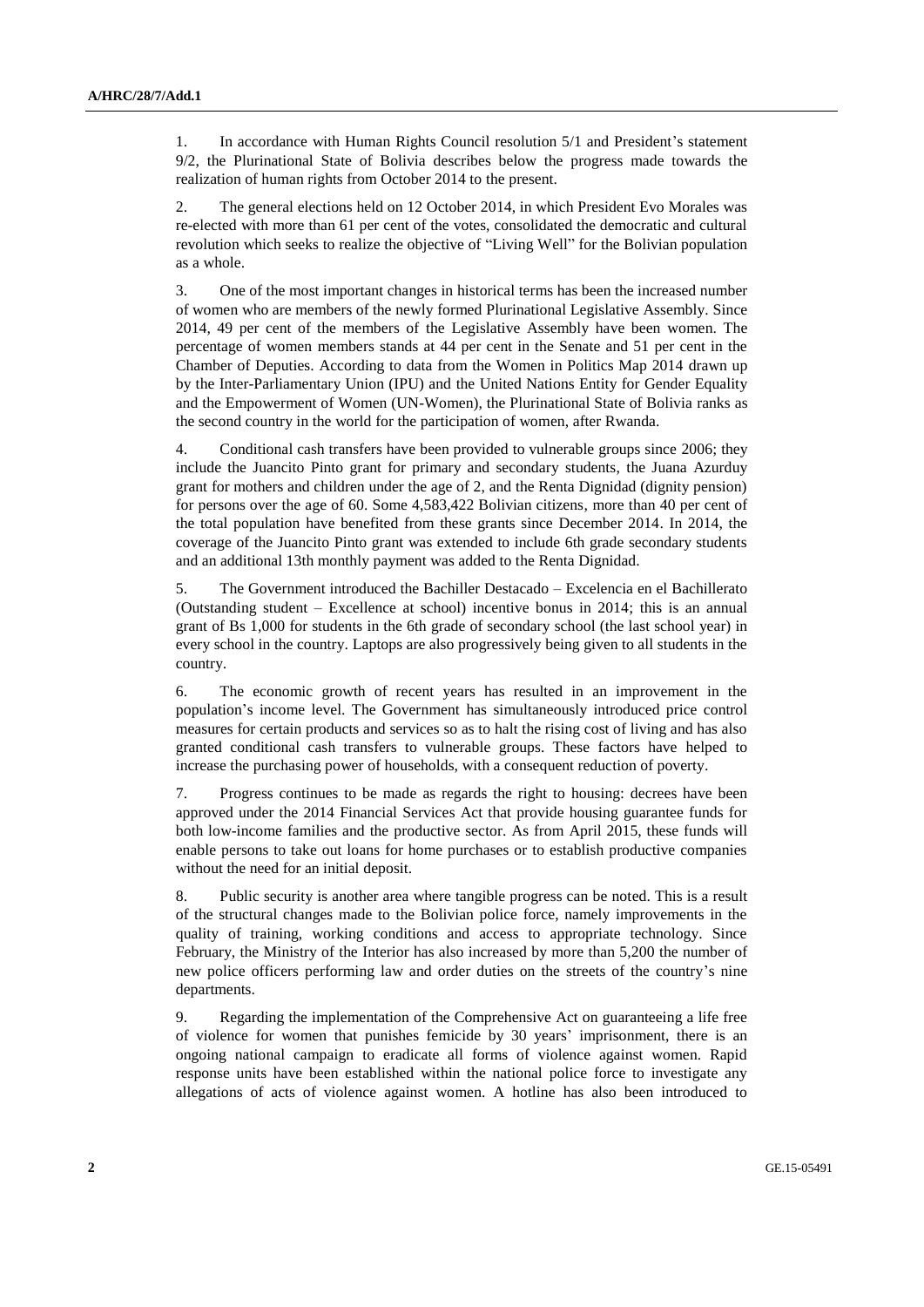respond immediately to any such reports. Thanks to these efforts, awareness of violence against women has been raised and the issue is now discussed on a daily basis in the media.

10. Supreme Decree No. 2145 of October 2014 sets forth the minimum percentage of revenue from the direct tax on hydrocarbons that autonomous departmental governments must allocate to establish, equip and run refuges and temporary shelters for women victims of violence and their dependents and that autonomous municipal governments must invest to implement, equip and operate comprehensive municipal legal services. The greatest impact has been in the autonomous departmental governments, and has resulted in the development of a specific defence and protection of women programme.

11. In order to strengthen indigenous peoples' participation in decision-making, an international conference on the Parliaments and Rights of Indigenous Peoples was held in April 2014. Parliamentarians and representatives from over 20 countries attended as part of efforts to prepare for the World Conference on Indigenous Peoples in September 2014, as proposed by the Plurinational State of Bolivia through the United Nations framework.

12. The outcomes of the World Conference on Indigenous Peoples, adopted by General Assembly resolution 69/2, promote inter alia the inclusion of indigenous peoples' rights in the sustainable development goals, the full implementation of the United Nations Declaration on the Rights of Indigenous Peoples and the universal ratification of the International Labour Organization (ILO) Indigenous and Tribal Peoples Convention, 1989 (No. 169).

13. Steps are still being taken to improve access to justice, and a national judicial summit has been scheduled for 2015 in an effort to bring about tangible change. Preparatory workshops for this summit involving diverse sectors of the population, academia and legal professionals are being held. The outcomes of the summit will be subject to broad consultation via a national referendum.

14. As to other developments in the administration of justice, in February 2015, convictions were handed down under summary proceedings in the terrorism case brought against Mario Tadic (Croatian) and Elod Toaso (Hungarian), who must serve a sentence of 5 years and 10 months' imprisonment for the offence of armed uprising against State security and sovereignty in the second degree. This verdict was reached in accordance with the law and the case followed a fast-track procedure at the request of the accused, who pleaded guilty on all counts. Both individuals will serve their sentences in the San Pedro prison in La Paz.

15. The human rights policy and action plan for 2015–2020 have been approved by the National Human Rights Council and are currently being implemented in all branches of Government down to the departmental and municipal levels. The action plan includes all the recommendations made by the treaty bodies of conventions ratified by the Plurinational State of Bolivia and the recommendations accepted during the universal periodic review.

16. The Code for Children and Adolescents, adopted in July 2014, has been introduced so as to guarantee children and adolescents the full enjoyment of their rights and their full development under conditions of equality and equity. The rights provided for under the Code apply to persons under the age of 18. The provisions of the Code are interpreted in the best interests of the child or adolescent in accordance with the State Constitution and the relevant international human rights conventions, where applicable. The Code has been implemented using funds allocated by the State, the autonomous departmental and municipal entities and private companies that comply with corporate social responsibility requirements.

17. Regarding the right to health, progress continues to be made under the National Sexual and Reproductive Health Strategic Plan 2009–2015, which allocates resources for